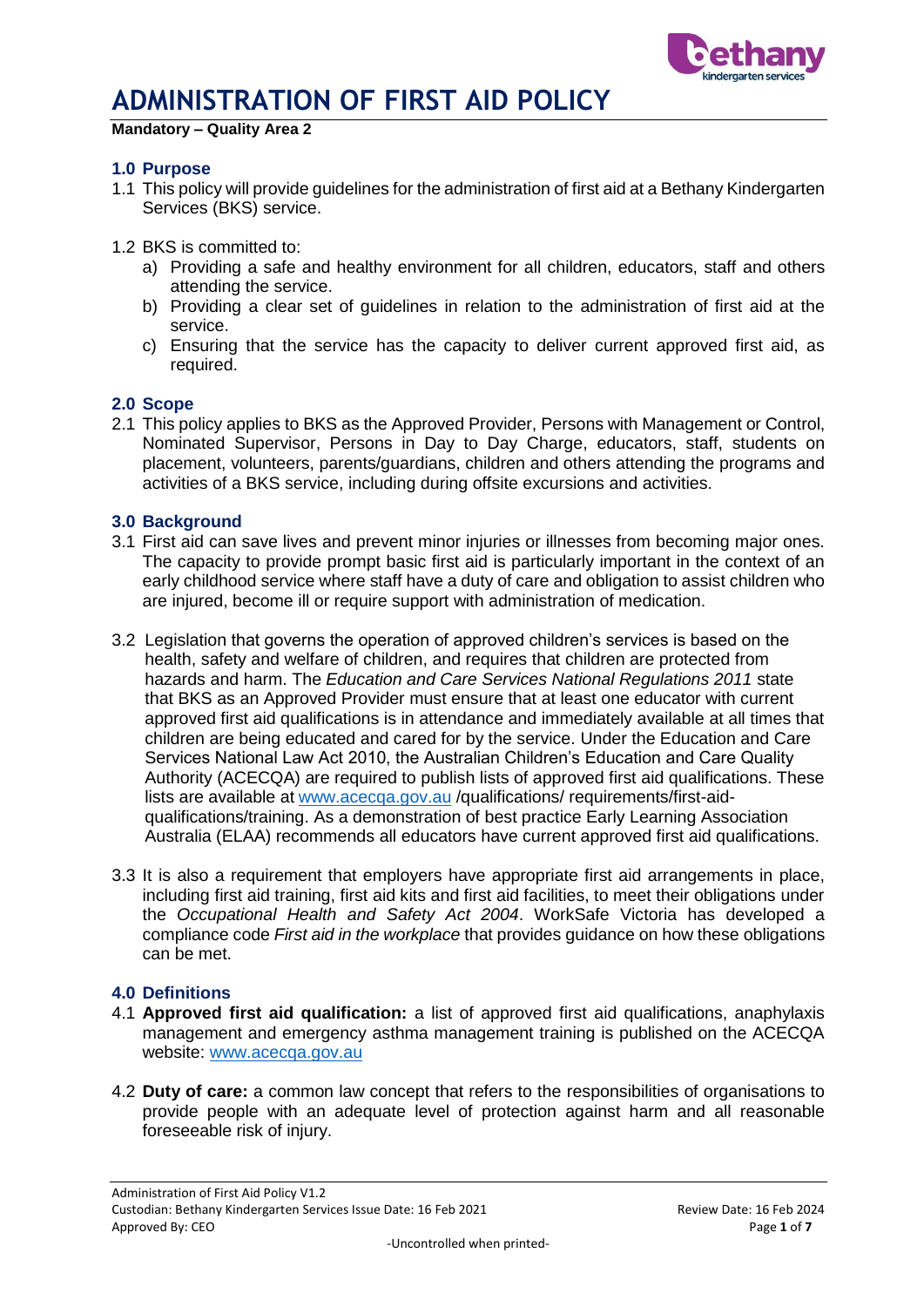

- 4.3 **First aid:** the provision of initial care in response to an illness or injury. It generally consists of a series of techniques to preserve life, protect a person (particularly if unconscious), prevent a condition worsening and promote recovery. First aid training should be delivered by approved first aid providers, and a list is published on the ACECQA website: www.acecqa.gov.au/qualifications/requirements/first-aid-qualifications-training
- 4.4 **First aid kit:** The Compliance Code First aid in the workplace, developed by WorkSafe Victoria, lists the minimum requirements for a first aid kit. First aid in the workplace is available at [www.worksafe.vic.gov.au](http://www.worksafe.vic.gov.au/)
- 4.5 **Incident, Injury, Trauma and Illness Record** contains details of any incident, injury, trauma or illness that occurs while the child is being educated and cared for by the service. Any incident, injury, trauma or illness must be recorded as soon as is practicable but not later than 24 hours after the occurrence. Details required include the:
	- a) Name and age of the child
	- b) Circumstances leading to the incident, injury, trauma or illness (including any symptoms)
	- c) Time and date
	- d) Details of action taken by the service including any medication administered, first aid provided or medical personnel contacted
	- e) Details of any witnesses
	- f) Names of any person the service notified or attempted to notify, and the time and date of this
	- g) Signature of the person making the entry, and time and date of this.
	- h) These details need to be kept for the period of time specified in Regulation 183.
- 4.6 **Medication record:** contains details for each child to whom medication is to be administered by the service. This includes the child's name, signed authorisation to administer medication and a record of the medication administered, including time, date, dosage, manner of administration, name and signature of person administering the medication and of the person checking the medication, if required (Regulation 92).
- 4.7 **Resuscitation flowchart:** outlines the six steps involved in resuscitation: danger, response, airways, breathing, compression and defibrillation. The Australian Resuscitation Council provides flowcharts for the resuscitation of adults and children free of charge at <https://resus.org.au/guidelines/flowcharts-3/>

### 4.8 A **Serious incident** is defined in Regulation 12 as:

- a) The death of a child while being educated and cared for by the service
- b) Any incident involving an injury or trauma, the illness of a child that requires or ought to have required: i. attention of a registered medical practitioner, or ii. attendance at a hospital iii. examples include whooping cough, broken limb, anaphylaxis reaction
- c) Any incident requiring attendance by emergency services
- d) A circumstance where a child appears to be missing, is unaccounted for, has been removed from the service contrary to the Regulations, or has been locked in or out of the service premises.
- e) BKS as the Approved Provider must notify the Regulatory Authority (DET) in writing within 24 hours of a serious incident occurring at the service (Regulation 176(2) (a). The Notification of a Serious Incident Form (available on the ACECQA website) is to be completed and submitted online using the National Quality Agenda IT System (NQA ITS). Records are required to be retained for the periods specified in Regulation 183.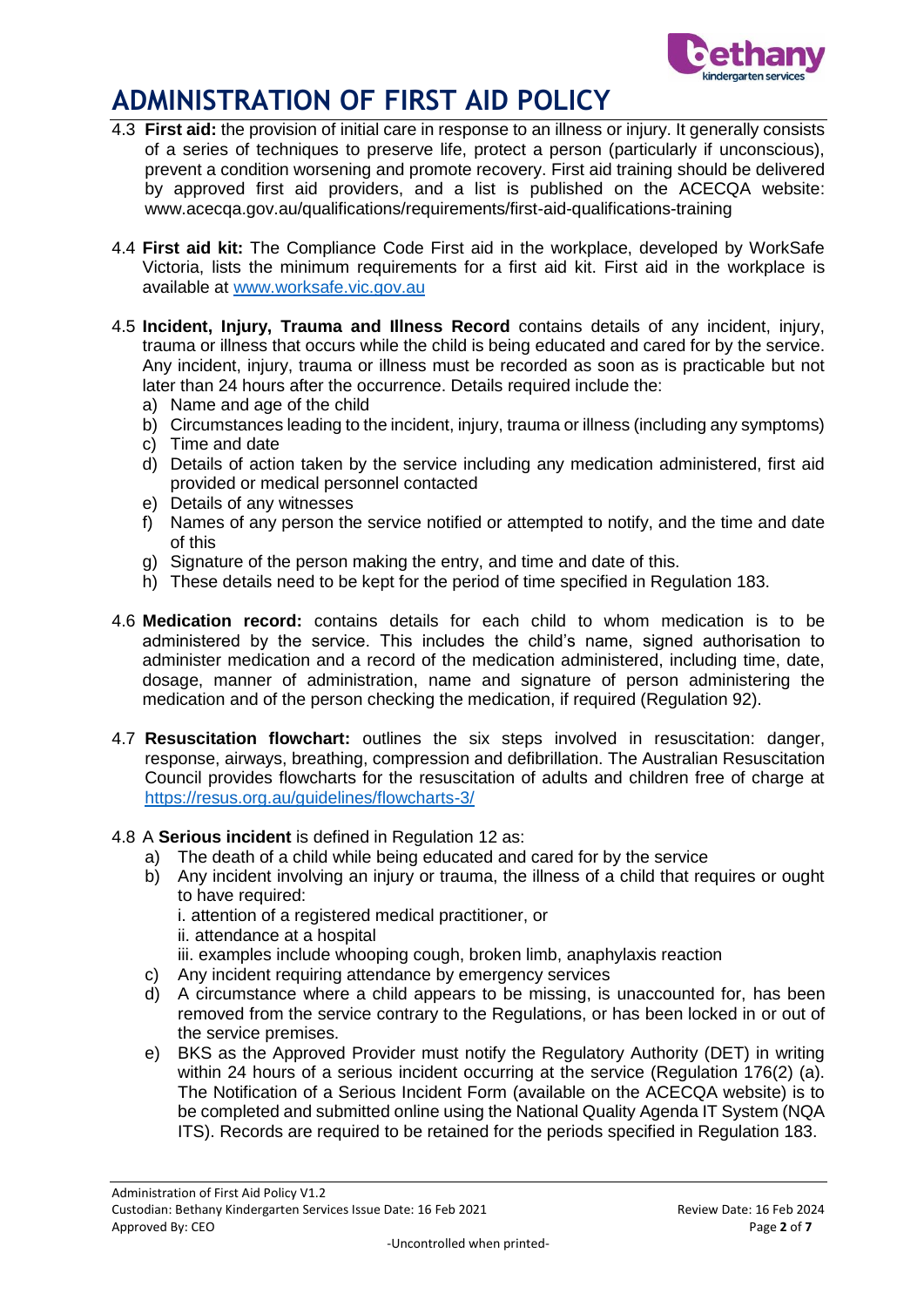

### **5.0 Responsibilities**

- 5.1 **BKS as the Approved Provider and Persons with Management or Control are responsible for:**
	- a) Ensuring that every reasonable precaution is taken to protect children at the service from harm and hazards that are likely to cause injury (Section 167)
	- b) Assessing the first aid requirements for the service. A first aid risk assessment can assist with this process (refer to Attachment 1 – Sample first aid risk assessment form)
	- c) Ensuring that at least one educator with current approved first aid qualifications (refer to Definitions) is in attendance and immediately available at all times that children are being educated and cared for by the service (Regulation 136(1)(a)). This can be the same person who has anaphylaxis management training and emergency asthma management training, also required under the Regulations
	- d) Appointing an educator to be the nominated first aid officer. This is a legislative requirement where there are 10 or more employees but is also considered best practice where there are fewer than 10 employees
	- e) Advising families that a list of first aid and other health products used by the service is available for their information, and that first aid kits can be inspected on request
	- f) Providing and maintaining an appropriate number of up-to-date, fully-equipped first aid kits that meet Australian Standards (refer to Definitions). The appropriate number of kits will depend on the number of children in the service, the number of rooms and their proximity to each other, and distances from outdoor spaces to the nearest kit
	- g) Ensuring a risk assessment is conducted prior to an excursion to identify risks to health, safety, or wellbeing and specifying how these risks will be managed and minimised (Regulations 100, 101)
	- h) Providing and maintaining a portable first aid kit that can be taken offsite for excursions and other activities
	- i) Ensuring that first aid training details are recorded on each staff member's record
	- j) Ensuring safety signs showing the location of first aid kits are clearly displayed
	- k) Ensuring there is an induction process for all new staff, casual and relief staff, that includes providing information on the location of first aid kits and specific first aid requirements
	- l) Ensuring that parents are notified within 24 hours if their child is involved in an incident, injury, trauma or illness at the service and recording details on the Incident, Injury, Trauma and Illness Record (refer to Definitions)
	- m) Ensuring that staff are offered support and debriefing following a serious incident requiring the administration of first aid (refer to Incident, Injury, Trauma and Illness Policy)
	- n) Ensuring a resuscitation flow chart (refer to Definitions) is displayed in a prominent position in the indoor and outdoor environments of the service
	- o) Keeping up to date with any changes in procedures for administration of first aid and ensuring that all educators are informed of these changes.

### 5.2 **The Nominated Supervisor and Persons in Day to Day Charge is responsible for:**

- a) Ensuring that every reasonable precaution is taken to protect children at the service from harm and hazards that are likely to cause injury (Section 167)
- b) Ensuring that the prescribed educator-to-child ratios are met at all times (refer to Supervision of Children Policy)
- c) Ensuring that all educators' approved first aid qualifications, anaphylaxis management training and emergency asthma management training are current, meet the requirements of the National Act (Section 169(4)) and National Regulations (Regulation 137), and are approved by ACECQA (refer to Sources)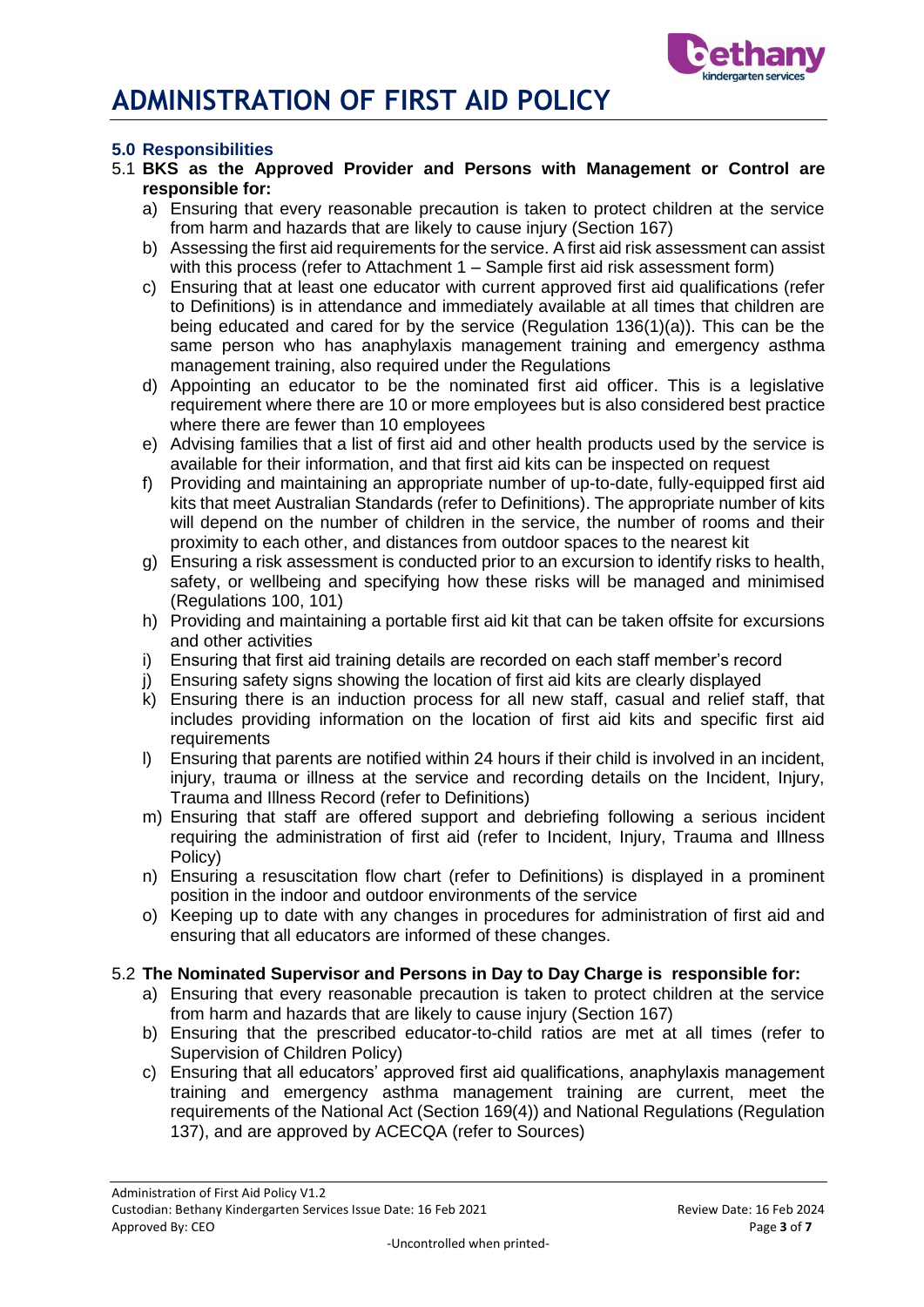

- d) Ensuring a risk assessment is conducted prior to an excursion to identify risks to health, safety or wellbeing and specifying how these risks will be managed and minimised (Regulations 100, 101)
- e) Ensuring a portable first aid kit is taken on all excursions and other offsite activities (refer to Excursions and Service Events Policy).
- f) Ensuring that the Ambulance Victoria AV How to Call Card (Refer to Sources) is displayed near all telephones.

## 5.3 The nominated first aid officer is responsible for:

- a) Maintaining a current approved first aid qualification (refer to Definitions)
- b) Monitoring the contents of all first aid kits and arranging with the Approved Provider for replacement of stock, including when the use-by date has been reached
- c) Disposing of out-of-date materials appropriately
- d) Ensuring a portable first aid kit is taken on all excursions and other offsite activities (refer to Excursions and Service Events Policy)
- e) Keeping up to date with any changes in the procedures for the administration of first aid.

## 5.4 **Other educators and staff are responsible for:**

- a) Implementing appropriate first aid procedures when necessary
- b) Maintaining current approved first aid qualifications, and qualifications in anaphylaxis management and emergency asthma management, as required
- c) Practicing CPR and administration of an auto-injector device at least annually (in accordance with other service policies)
- d) Ensuring that all children are adequately supervised (refer to the Supervision of Children Policy) while providing first aid and comfort for a child involved in an incident or suffering trauma
- e) Ensuring that the details of any incident requiring the administration of first aid are recorded on the Incident, Injury, Trauma and Illness Record (refer to Definitions)
- f) Notifying the BKS as the Approved Provider or Nominated Supervisor six months prior to the expiration of their first aid, asthma or anaphylaxis accredited training
- g) Conducting a risk assessment prior to an excursion to identify risks to health, safety or wellbeing and specifying how these risks will be managed and minimised (Regulations 100, 101).

### 5.5 **Parents/guardians are responsible for:**

- a) Providing the required information for the service's medication record (refer to Definitions)
- b) Providing written consent (via the enrolment record) for service staff to administer first aid and call an ambulance, if required
- c) Being contactable, either directly or through emergency contacts listed on the child's enrolment record, in the event of an incident requiring the administration of first aid.
- 5.6 **Volunteers and students**, while at the service, are responsible for following this policy and its procedures.

### **6.0 Evaluation**

- 6.1 In order to assess whether the values and purposes of the policy have been achieved, BKS as the Approved Provider will:
	- a) Regularly check staff files to ensure details of approved first aid qualifications have been recorded and are current
	- b) Monitor the implementation, compliance, complaints and incidents in relation to this policy
	- c) Review the first aid procedures following an incident to determine their effectiveness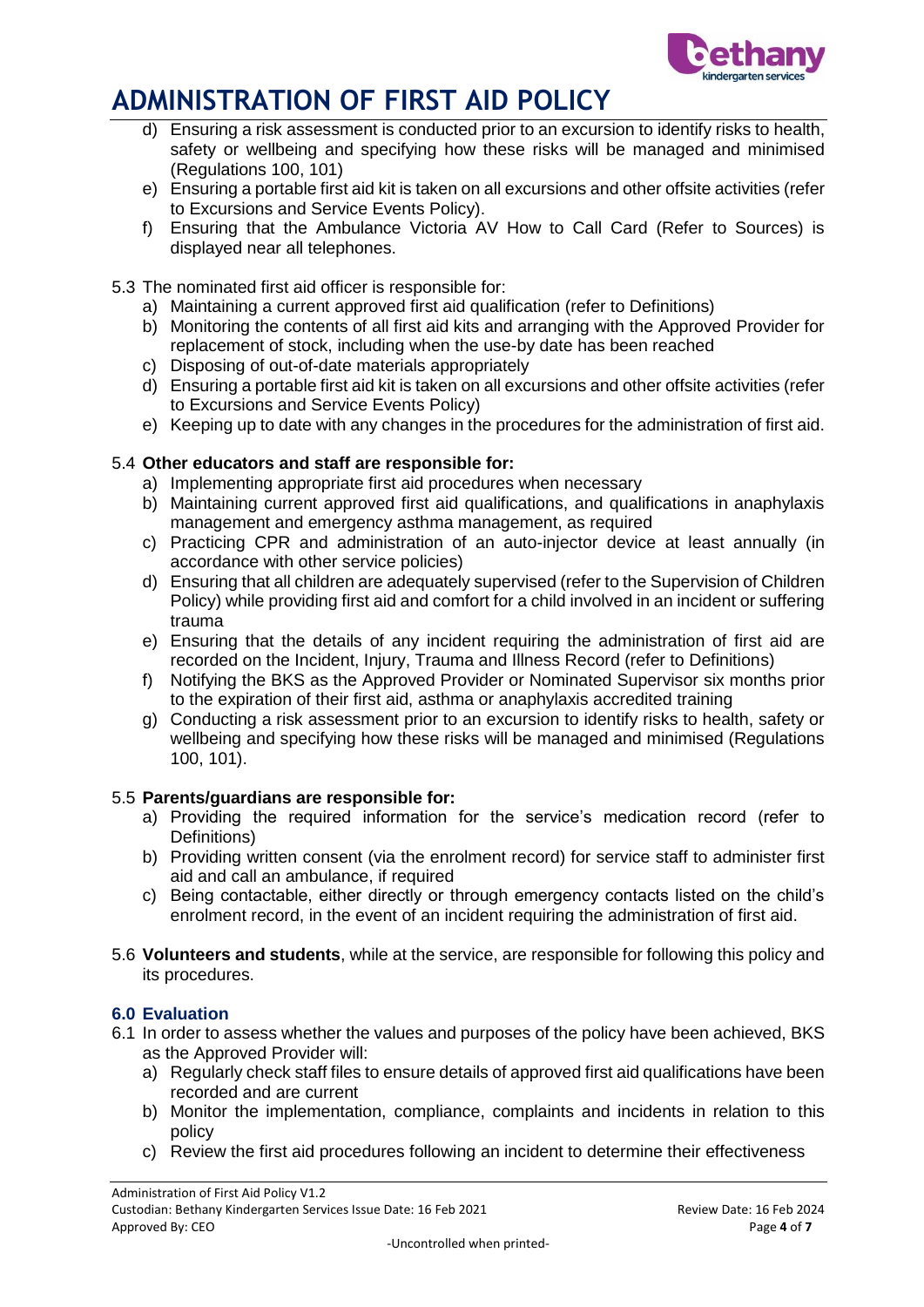

- d) Seek feedback from the nominated first aid officer and everyone affected by the policy regarding its effectiveness
- e) Keep the policy up to date with current legislation, research, policy and best practice
- f) Consider the advice of relevant bodies or organisations such as Australian Red Cross and St John Ambulance when reviewing this policy
- g) Revise the policy and procedures as part of the service's policy review cycle, or as required
- h) Notify parents/guardians at least 14 days before making any changes to this policy or its procedures.

### **7.0 Attachments**

7.1 Attachment 1: First aid risk assessment form

### **8.0 Related Bethany policies and procedures**

- 8.1 Bethany Kindergarten Services Ltd.:
	- a) Administration of Medication Policy
	- b) Anaphylaxis Policy
	- c) Asthma Policy
	- d) Dealing with Infectious Disease Policy
	- e) Dealing with Medical Conditions Policy
	- f) Diabetes Policy
	- g) Emergency and Evacuation Policy
	- h) Epilepsy Policy
	- i) Excursions and Service Events Policy
	- j) Incident, Injury, Trauma and Illness Policy
	- k) Staffing Policy

#### **9.0 Relevant legislation and standards**

- a) Child Wellbeing and Safety Act 2005 (Vic) (Part 2: Principles for Children)
- b) Education and Care Services National Law Act 2010: Sections 167, 169
- c) Education and Care Services National Regulations 2011: Regulations 87, 89, 136, 137(1)(e), 168(2)(a), 245
- d) National Quality Standard, Quality Area 2: Children's Health and Safety
- e) Occupational Health and Safety Act 2004 (Vic)

#### **10.0 Sources**

- a) Ambulance Victoria: www.ambulance.vic.gov.au
- b) Australian Children's Education and Care Quality Authority (ACECQA): [www.acecqa.gov.au](http://www.acecqa.gov.au/)
- c) Australian Red Cross: [www.redcross.org.au](http://www.redcross.org.au/)
- d) St John Ambulance Australia (Vic): [www.stjohnvic.com.au](http://www.stjohnvic.com.au/)
- e) First aid in the workplace: [www.worksafe.vic.gov.au](http://www.worksafe.vic.gov.au/)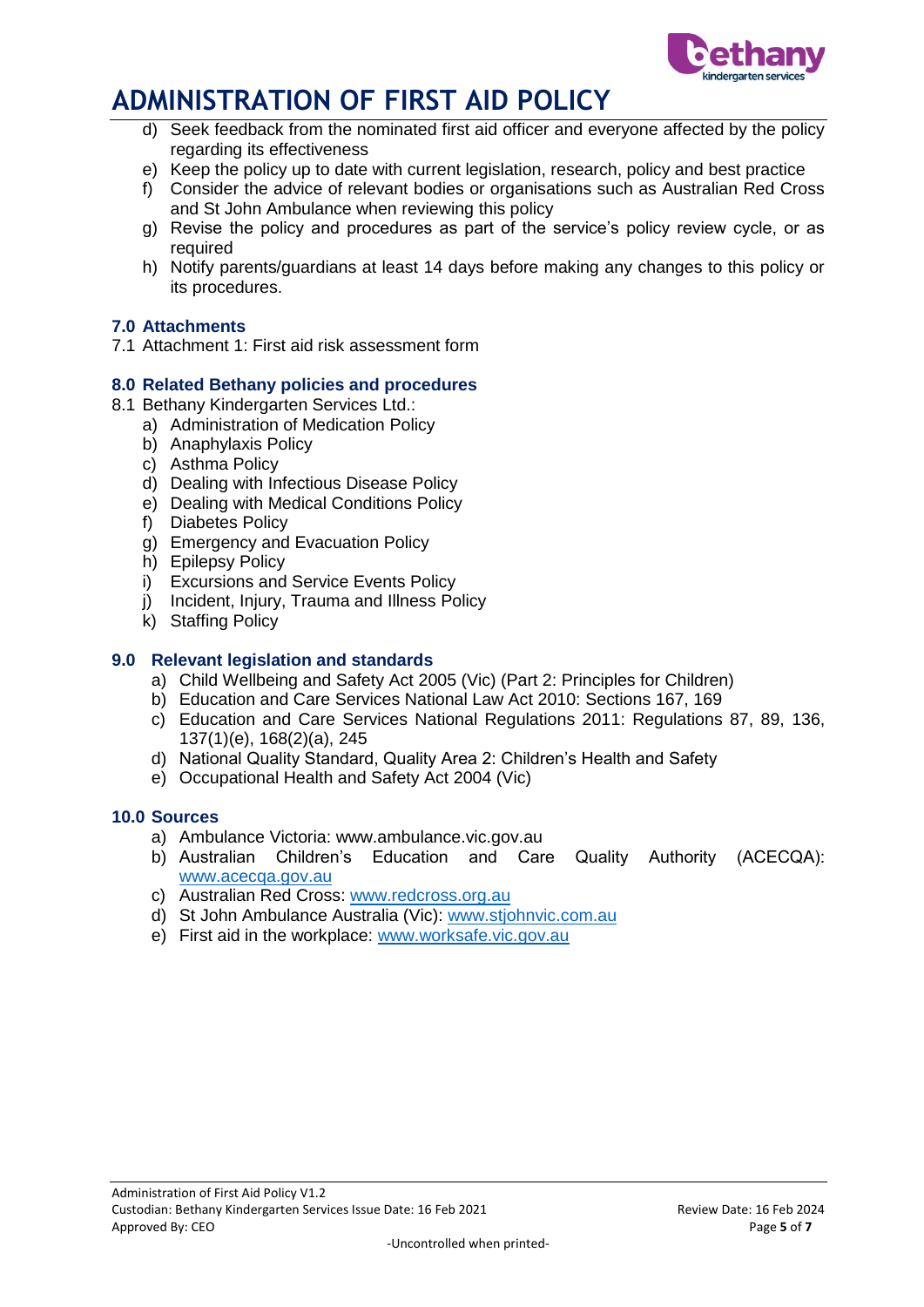

# **ATTACHMENT 1- FIRST AID RISK ASSESSMENT FORM**

This template can be used to assess the first aid requirements for the service. Consultation is an important aspect of first aid risk assessment and management.

| 1.  | How many people work at the<br>service (estimate for most<br>days)?                                                                                                                      |  |
|-----|------------------------------------------------------------------------------------------------------------------------------------------------------------------------------------------|--|
| 2.  | How many children are enrolled<br>at the service (write the<br>number)?                                                                                                                  |  |
| 3.  | Do people regularly work in the<br>service after hours?                                                                                                                                  |  |
| 4.  | Do people work on their own<br>after hours, including on<br>weekends? If yes,<br>approximately how many, how<br>often and for how long at any<br>one time?                               |  |
| 5.  | Describe the nature of<br>incidents, injuries or illnesses<br>that have occurred in the<br>service over the last 12 months<br>(if possible, attach a summary<br>of the incident reports) |  |
| 6.  | Where is the nearest medical<br>service and how long would it<br>take to get an injured person to<br>this service?                                                                       |  |
| 7.  | Where is the nearest major<br>hospital with a 24-hour<br>accident and emergency<br>service? How long would it take<br>to get an injured person to this<br>hospital?                      |  |
| 8.  | What type of, and how many,<br>first aid kits are available at the<br>service?                                                                                                           |  |
| 9.  | Are the contents of first aid kits<br>complete and up to date as per<br>the contents list?                                                                                               |  |
| 10. | Where are the first aid kits<br>located?                                                                                                                                                 |  |
| 11. | How many current first aid<br>officers are there at the<br>service? (List the number,<br>approved first aid qualifications<br>and qualification expiry dates)                            |  |